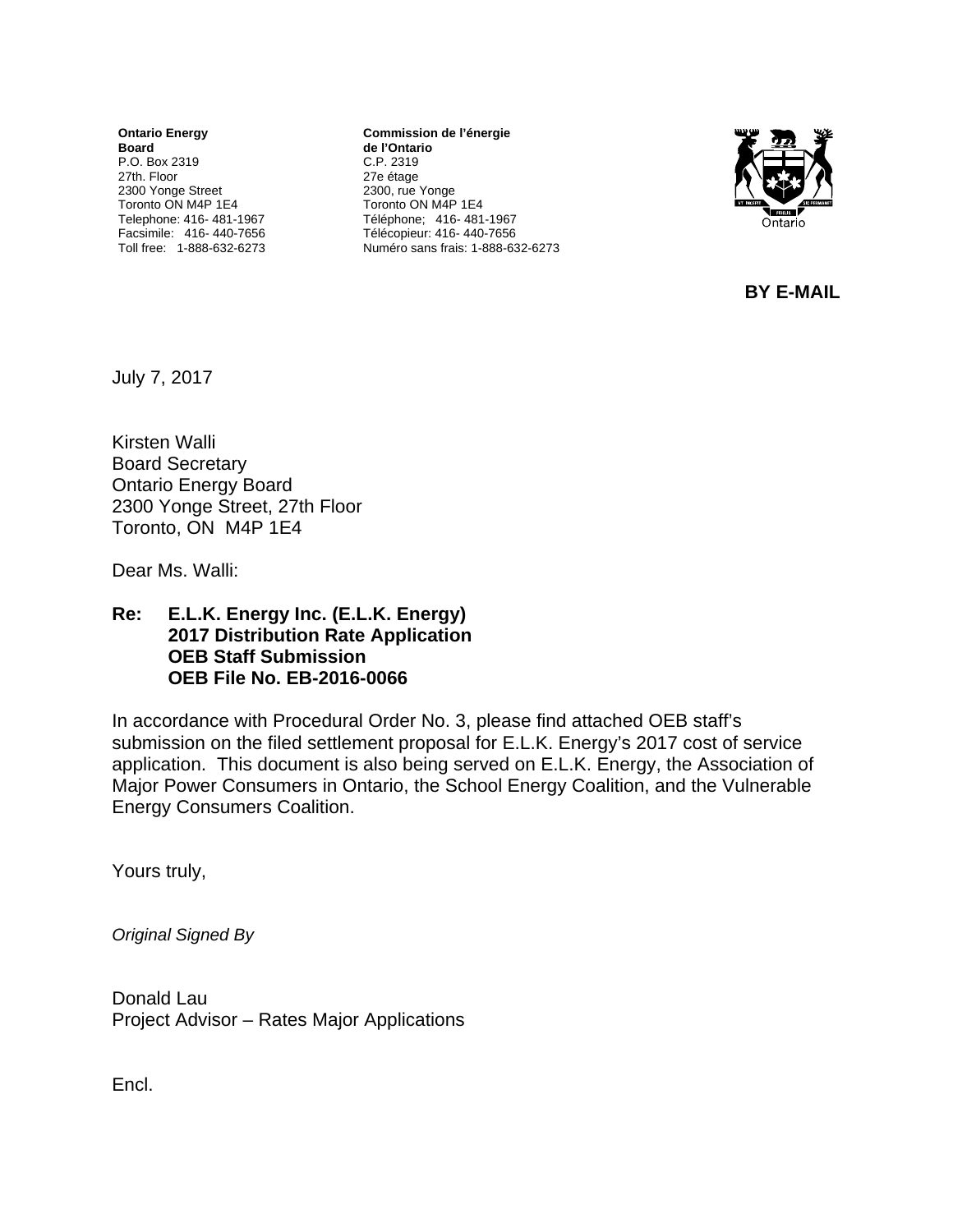# **2017 ELECTRICITY DISTRIBUTION RATES E.L.K. Energy Inc.**

**EB-2016-0066**

# **OEB STAFF SUBMISSION ON SETTLEMENT PROPOSAL**

**July 7, 2017**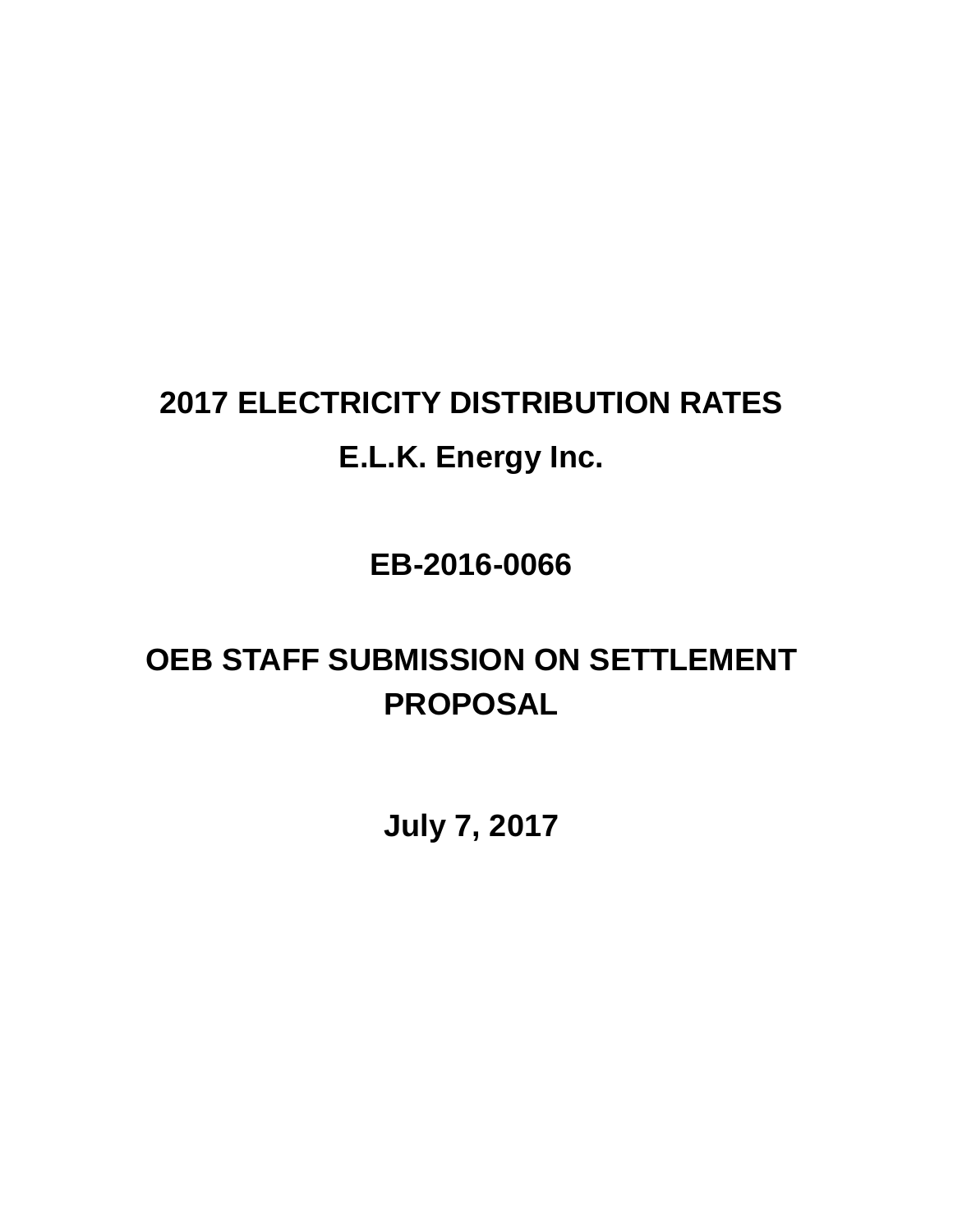## **INTRODUCTION**

E.L.K. Energy Inc. (E.L.K. Energy) filed a complete application with the Ontario Energy Board (OEB) on November 1, 2016 seeking approval for changes to the rates that E.L.K. Energy charges for electricity distribution, to be effective May 1, 2017. The Parties to the settlement proposal are E.L.K. Energy and the following approved intervenors: Association of Major Power Consumers in Ontario (AMPCO), School Energy Coalition (SEC), and Vulnerable Energy Consumers Coalition (VECC).

A community meeting was held as part of the proceeding on March 2, 2017. OEB staff and E.L.K. Energy made presentations at the meeting. A summary of the community meeting was posted to the record of the proceeding. The comments during the community meeting generally expressed concerns over rising electricity costs, cost allocation to customers, and E.L.K. Energy's justification for the rate increase. OEB staff took these concerns into consideration in reviewing E.L.K. Energy's application. For a typical residential customer with monthly consumption of 750kWh, the total bill impacts under the filed settlement proposal would be an increase of \$5.64 before taxes per month or an increase of 4.76%. The distribution portion of the total bill is an increase of \$0.57 per month.

The OEB issued an approved Issues List for this proceeding on May 3, 2017. A settlement conference was held on May 15, 2017 to May 17, 2017. E.L.K. Energy filed a settlement proposal setting out an agreement between all the Parties to the proceeding on June 29, 2017.

The settlement agreement has brought to light significant challenges faced by the utility and, in OEB staff's view, the Parties should be commended for bringing them to the OEB's attention. The significance of this information and the scope of any settlement proposal that the OEB Panel should approve, in OEB staff's view, will be discussed later in this submission.

In arriving at a settlement, the parties are proposing the use of an Annual IR methodology to set rates in what was initially a cost of service application. As a result, only two issues on the Issues List remain applicable in this proceeding and the Parties reached a partial settlement on them, as is described in more detail below. The two issues are: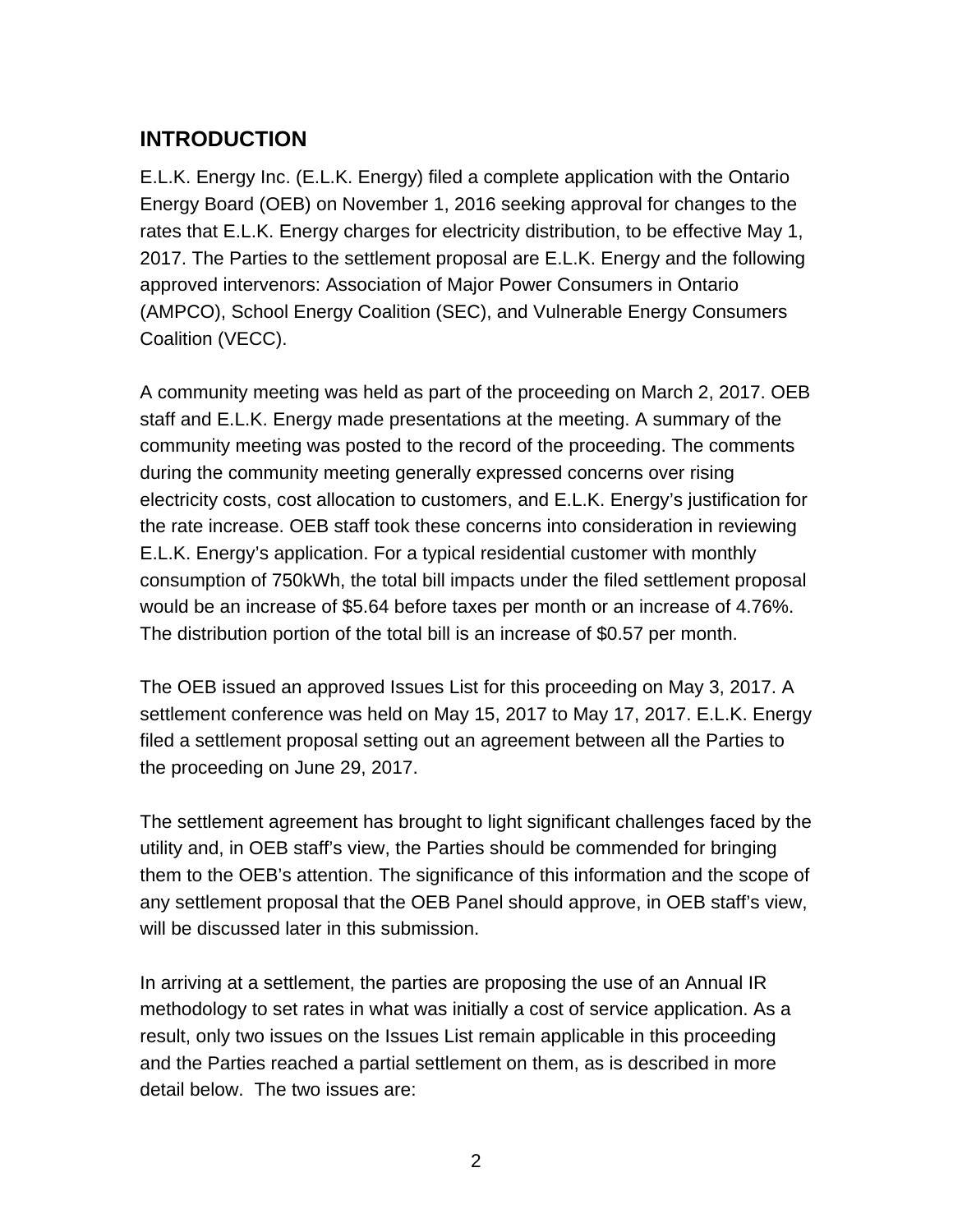- Issue 3.4 Are the proposed Retail Transmission Service Rates and Low Voltage Service Rates appropriate?
- Issue 4.2 Are E.L.K. Energy's proposals for deferral and variance accounts, including the balances in the existing accounts and their disposition, requests for new accounts and the continuation of existing accounts, appropriate?

The Parties' proposal to use an Annual IR methodology to set rates has however rendered the remaining issues on the Issues List as not applicable in this proceeding.

This submission is based on the status of the record as of the filing of E.L.K. Energy's settlement proposal and reflects observations which arise from OEB staff's review of the evidence and the settlement proposal. It is intended to assist the OEB in making an informed decision on E.L.K. Energy's application and the settlement proposal.

#### **Settlement Proposal**

OEB staff has reviewed the settlement proposal in the context of the objectives of the *Renewed Regulatory Framework* (RRF), other applicable OEB policies, relevant OEB decisions, and the OEB's statutory obligations. The Parties considered the issues and outcomes of the RRF in the context of E.L.K. Energy's application.

OEB staff does not support the settlement in whole as filed. However, OEB staff supports the Parties' positon that E.L.K. Energy's 2017 cost of service application should be withdrawn and accepts the agreement that E.L.K. Energy may go on the Annual IR Index mechanism until such time as it files its next cost of service application. OEB staff notes that it would not be an efficient use of the OEB's time to review this application in further detail given the difficulties that the applicant has experienced in supporting the information filed in its application. OEB staff shares concerns regarding the accuracy and consistency of E.L.K Energy's evidence, resource requirements, and lack of information about its assets.

Parties have also agreed that E.L.K. Energy undertake three distinct reviews of its operations in advance of its next cost of service filing. The undertakings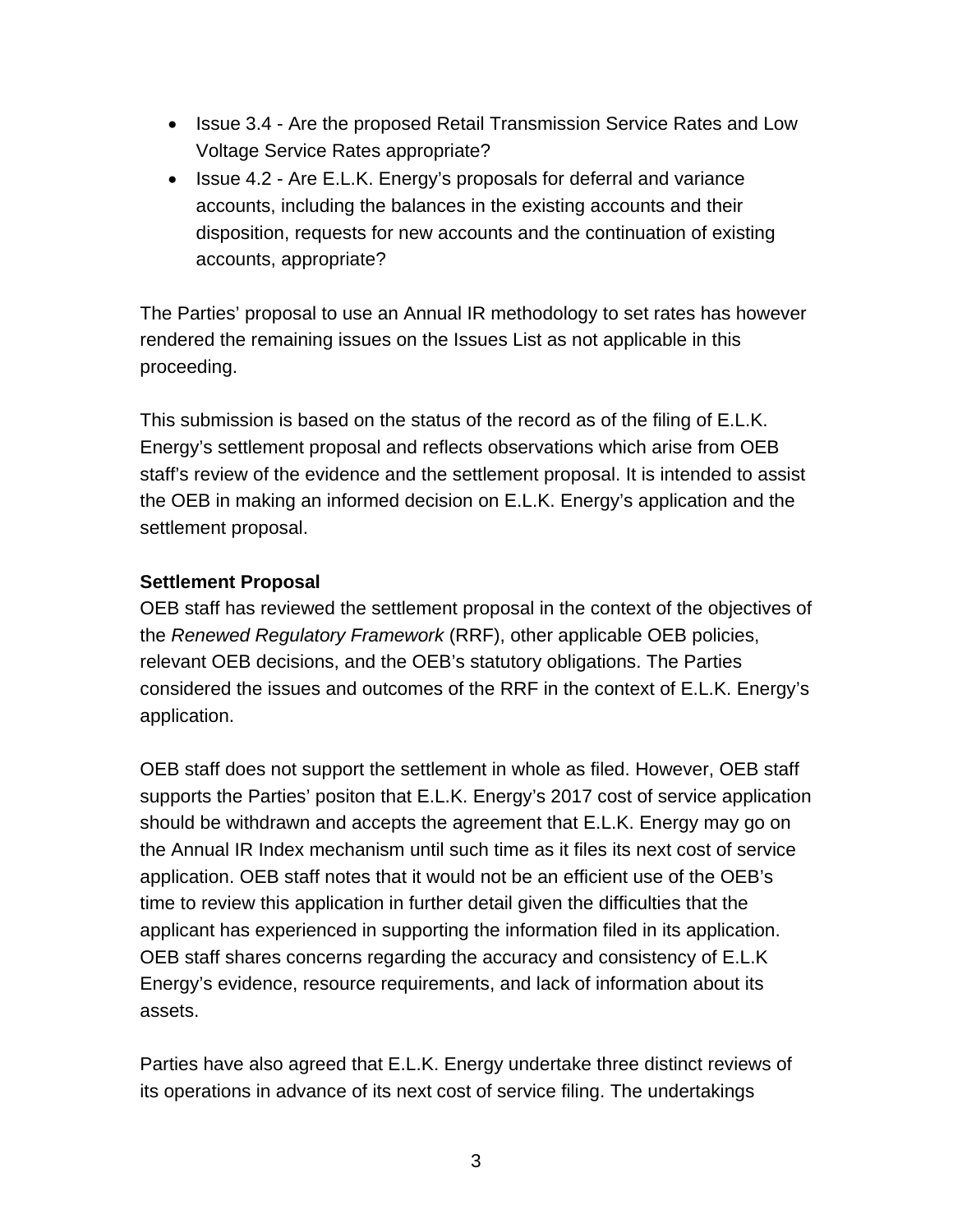include a regulatory audit, an operational review, and an asset condition assessment. The regulatory audit would review E.L.K. Energy's regulatory and accounting practices. The operational review would examine E.L.K. Energy's budgeting and planning processes, and the adequacy of its resources overall. The asset condition assessment would assist E.L.K. Energy in building an asset registry and form an input into its distribution system plan.

OEB staff agrees that reviews of the nature noted in the agreement should be conducted before E.L.K. Energy files its next cost of service application. However, OEB staff notes that the process for determining how such reviews should be conducted must remain at the sole discretion of the OEB as part of its monitoring and audit function. OEB staff submits that it supports the general intent of the three undertakings proposed but does not support them being implemented through a settlement agreement. OEB staff submits that if the OEB accepts the withdrawal of the application, it should then refer the matter of E.L.K. Energy's challenges to the OEB's Consumer Protection and Industry Performance Division which will decide on among other matters, the exact scope and timing of the reviews, having been informed by the reasons for the withdrawal of the application through this settlement proposal.

As noted above, this settlement proposal has brought to light significant challenges faced by the utility. Parties have also included language in the settlement proposal that is intended to allow the OEB full discretion and flexibility to conduct its own reviews. The Parties have noted that:

This requirement may be satisfied if the OEB elects to undertake or direct itself, a substantially similar review and assessment as described above, pursuant to its statutory powers and functions as part of this public interest mandate.

OEB staff submits that the OEB should accept the withdrawal of the application (and the rate-setting mechanism to be applied until such time as E.L.K Energy rebases) but that the other monitoring and auditing requirements be left to the OEB's Consumer Protection and Industry Performance Division to consider and implement.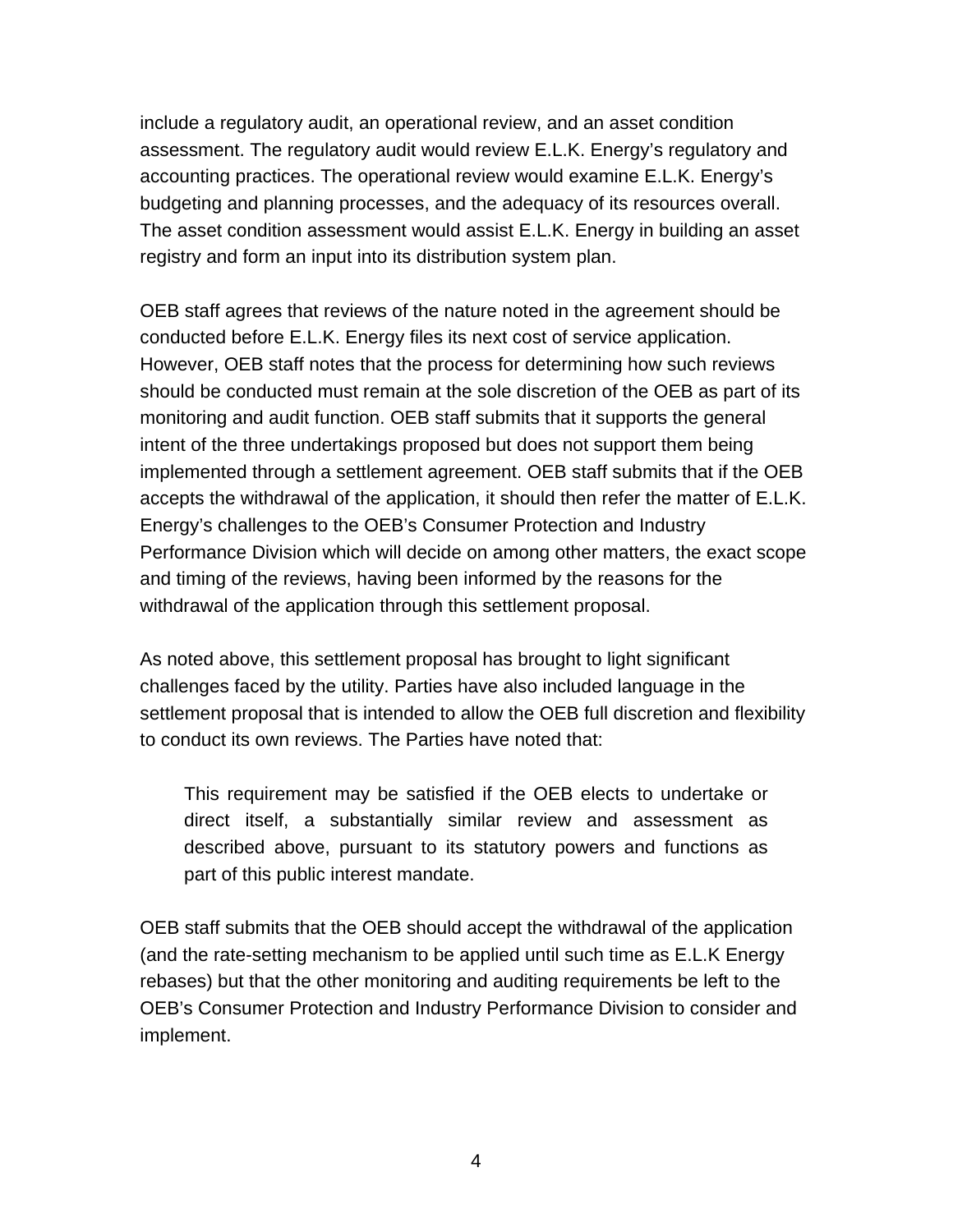OEB staff offers two examples to demonstrate why it is preferable that the reviews outlined in this settlement proposal be treated as recommendations to the OEB and not requirements.

First, it is unclear what a "substantially similar review" means. OEB staff submits that the operational review noted in the settlement proposal is a significant undertaking which will require preliminary work and consideration as to its scope, cost and timing. The OEB should be allowed to carefully consider all these matters with the utility, and not have the utility constrained by any parameters embedded in a legally binding agreement.

Second, the settlement proposal notes that E.L.K. Energy will perform the conditions agreed to in a way that is commensurate with an organization of its size and revenue requirement. On the surface, this does not seem unreasonable. However, it is unclear what that means in terms of a budget for these reviews. E.L.K. Energy's forecast revenue requirement was \$3.9 million. Does "commensurate" mean 5% of revenue requirement? Will \$200,000 be sufficient to conduct all three reviews? In OEB staff's view, it is inappropriate to commit to such unknowns before the OEB conducts its preliminary review and assessment to determine the need and scope of such reviews.

In conclusion, if the OEB accepts this settlement proposal as filed, it is unclear to OEB staff what that would mean for each of these reviews in terms of the OEB's flexibility to conduct (or not) such reviews, conduct other reviews instead, as well as what it would mean to their nature, scope, cost and timing. OEB staff submits that the undertakings outlined in the settlement proposal should be positioned as recommendations to the OEB, and not requirements.

OEB staff further submits on the following partially settled issues:

### **Issue 3.4 - Are the proposed Retail Transmission Service Rates and Low Voltage Service Rates appropriate?**

OEB staff supports that the Retail Transmission Service Rates should be updated to reflect 2017 Hydro One rates, which are available and should be used in the update at the time of a final rate order. OEB staff has no concern with the rates as proposed.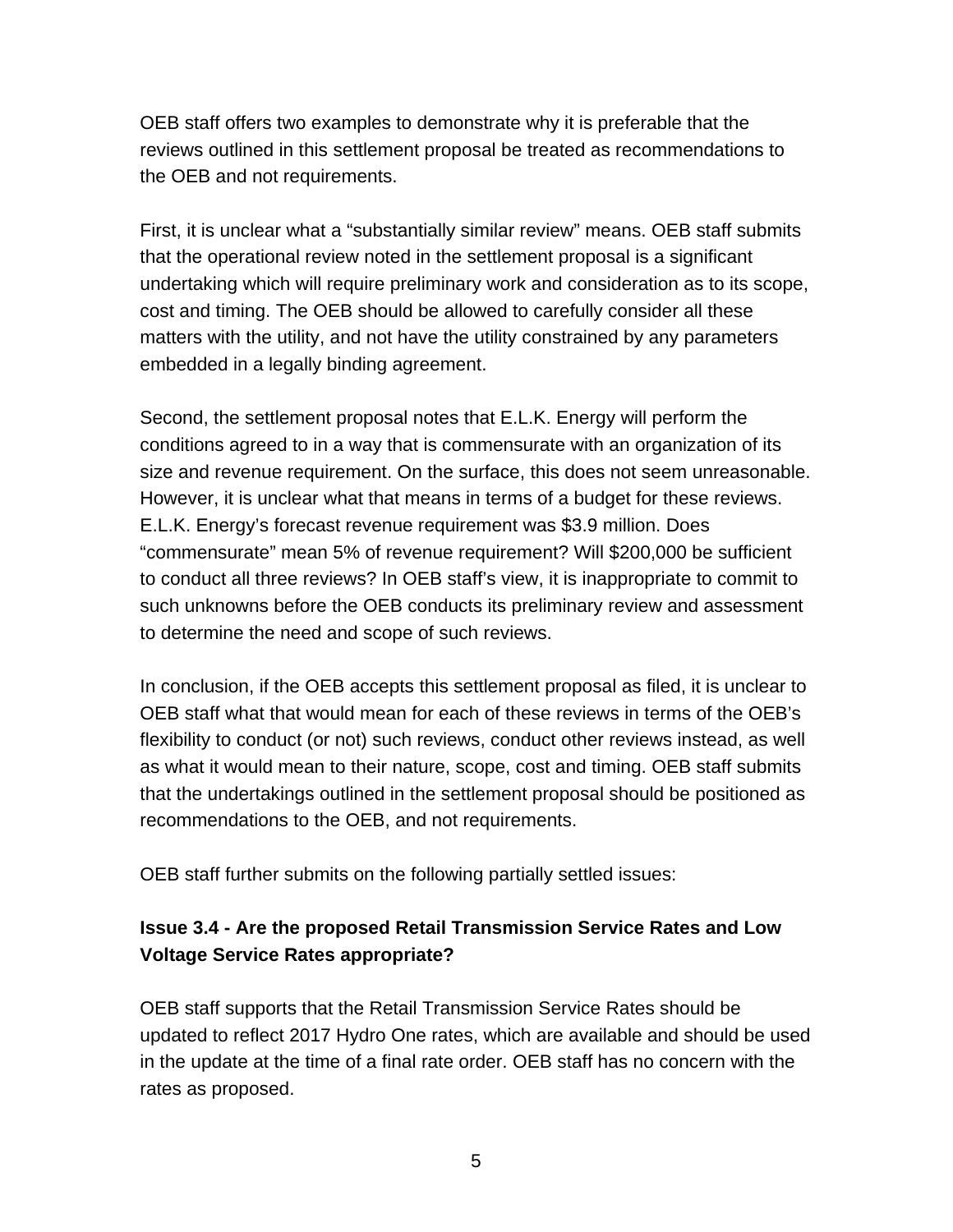The unsettled portion of this issue is the update to the Low Voltage Charges which would not be updated as part of an Annual IR application and therefore the issue does not have to be settled.

### **Issue 4.2 - Are E.L.K. Energy's proposals for deferral and variance accounts, including the balances in the existing accounts and their disposition, requests for new accounts and the continuation of existing accounts, appropriate?**

The settlement proposal states that Accounts 1588 and 1589 should be included in the proposed regulatory audit prior to disposition of these accounts. OEB staff agrees. OEB staff is not satisfied with the explanation of the Regulated Price Plan (RPP) true-up process with the Independent Electricity System Operator (IESO) that E.L.K. Energy presented in its evidence. In staff interrogatory 9-Staff-47 c) and d), E.L.K. Energy was asked if the balances in Account 1588 and 1589 proposed for disposition have been trued-up for actual RPP and non-RPP consumption with the IESO. From E.L.K. Energy's interrogatory responses and the evidence on the record, E.L.K. Energy does not appear to have adequate systems and processes to calculate RPP settlement claims with the IESO. Since this process has a direct impact on the balances recorded in Accounts 1588 and 1589, OEB staff is not confident of the accuracy of the amounts recorded in these accounts. To ensure the accuracy of the balances being disposed, OEB staff submits that if the OEB decides not to accept the settlement proposal, a specified procedures audit be completed on the account balances prior to final disposition of the account balances.

The settlement proposal also includes an agreement that Account 1595 will proceed to a hearing at this time and that a further round of written discovery would be appropriate to give intervenors and OEB staff an opportunity to test and clarify the issues related to Account 1595. There are several issues that require clarification prior to the disposition of account 1595. E.L.K. Energy stated in its evidence that the Global Adjustment rate rider was incorrectly charged to only a subset of non-RPP customers leading to a shortfall in the recovery of the approved disposition amount. The balance in account 1595 proposed for disposition is a result of two errors.